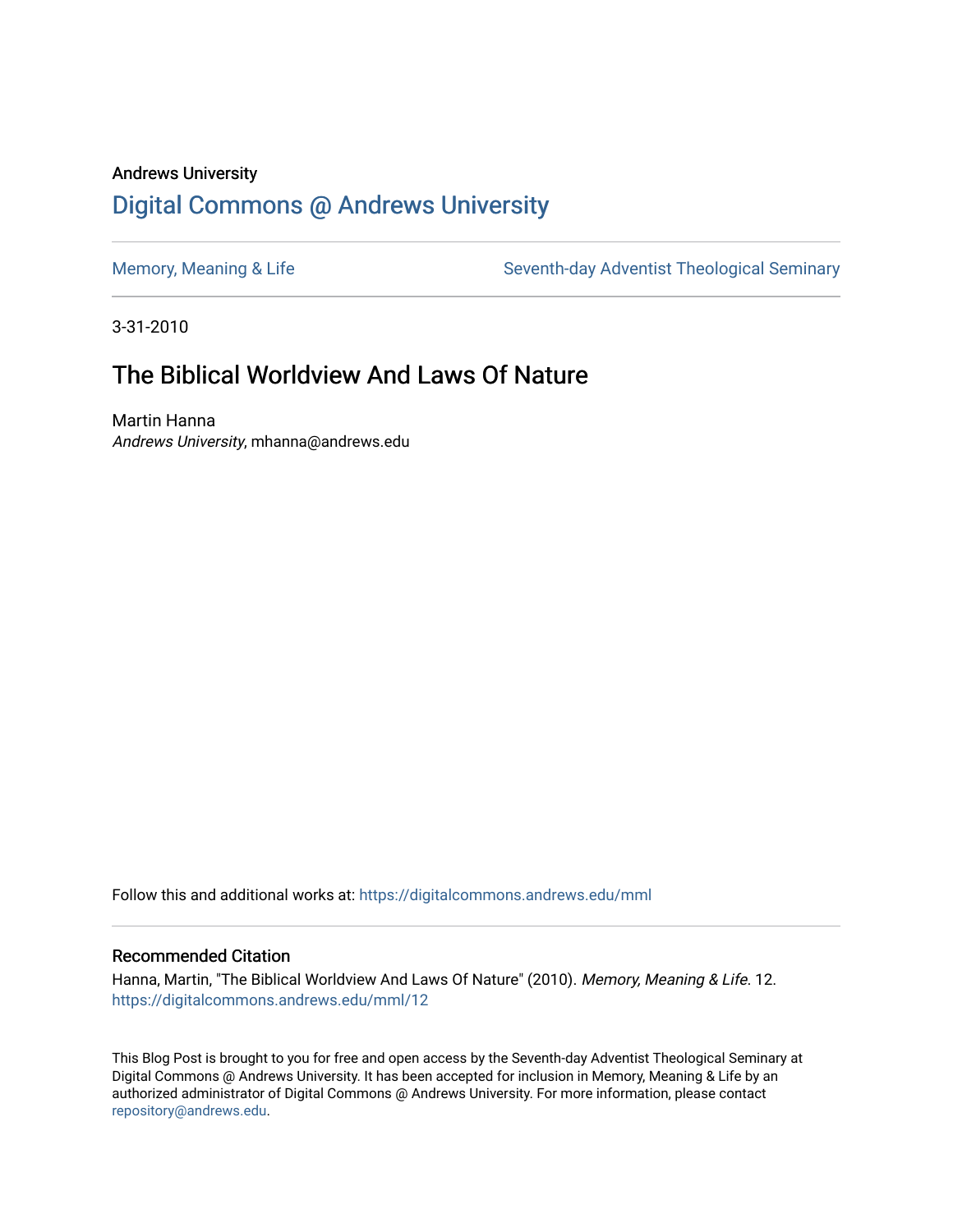The Wayback Machine - http://web.archive.org/web/20120715235842/http://www.memorymeaningfaith.org/blog/2010/…

# **[Memory, Meaning & Faith](http://web.archive.org/web/20120715235842/http://www.memorymeaningfaith.org/blog/)**

[Main](http://web.archive.org/web/20120715235842/http://www.memorymeaningfaith.org/blog) [About](http://web.archive.org/web/20120715235842/http://www.memorymeaningfaith.org/blog/about.html) [Archives](http://web.archive.org/web/20120715235842/http://www.memorymeaningfaith.org/blog/archives.html) March 31, 2010 **The Biblical Worldview And Laws Of Nature**



"The idea of a world governed by laws of nature was the result of a new view of the relation of God to the world in which God is more directly involved in the operations of nature. Its early modern proponents argued this to be a more 'Christian' view of nature than the [Aristotelian worldview](http://web.archive.org/web/20120715235842/http://en.wikipedia.org/wiki/Aristotle#Aristotle.27s_scientific_method) that it replaced. These laws are mathematical because God was conceptualized as the divine mathematician. The necessary character of these laws was seen to arise out of the fact that God's will is immutable, and hence the laws that he willed into effect are unchangeable."

"The subsequent history of the notion of the laws of nature, it must be said, has conspired to conceal the theological origins of the idea. . . . It must be recognized that the notion of laws of nature, however much it may have rested on theological convictions, inevitably led to a desacralization of the natural world. Not only were intrinsic powers and qualities banished from the world, but the rigid necessity of the new laws of nature meant that with the passage of time lawfulness came to be regarded simply as an unremarkable feature of the world itself, and one needing no further explanation. Ironically, the very constancy of divine action served to make God increasingly irrelevant as an explanatory mechanism."

Peter Harrison, "The Development of the Concept of the Laws of Nature," in *[Creation: Law and Probability](http://web.archive.org/web/20120715235842/http://books.google.com/books?id=2l1VmgbzwCYC&lpg=PP1&ots=zuWcXT3h5T&dq=creation%20law%20and%20probability&pg=PP1#v=onepage&q=&f=true)*, 13-36 (Minneapolis: Fortress, 2008), 28.

# **Questions**

Are there exceptions to the laws of nature? Do the laws describe natural causes or do they describe regularities in nature? Are there laws of human nature and laws of divine nature?

If nature creates its laws, who or what creates nature? If the laws create nature, who or what creates the laws? Does God work miracles? How are miracles related to the laws of nature?

Was it a completely biblical worldview which influenced the laws of nature proposed by the Christian founders of modern science? Should Christians allow the biblical worldview to influence their view of science?

Posted by [Martin Hanna](http://web.archive.org/web/20120715235842/http://profile.typepad.com/mhanna) on March 31, 2010 in [Historical Theology,](http://web.archive.org/web/20120715235842/http://www.memorymeaningfaith.org/blog/theology/) [Quotable](http://web.archive.org/web/20120715235842/http://www.memorymeaningfaith.org/blog/sources/), [Science and Theology](http://web.archive.org/web/20120715235842/http://www.memorymeaningfaith.org/blog/science-and-theology/) | [Permalink](http://web.archive.org/web/20120715235842/http://www.memorymeaningfaith.org/blog/2010/03/the-biblical-worldview-and-laws-of-nature.html)

[Save to del.icio.us](http://web.archive.org/web/20120715235842/http://del.icio.us/post) | **429**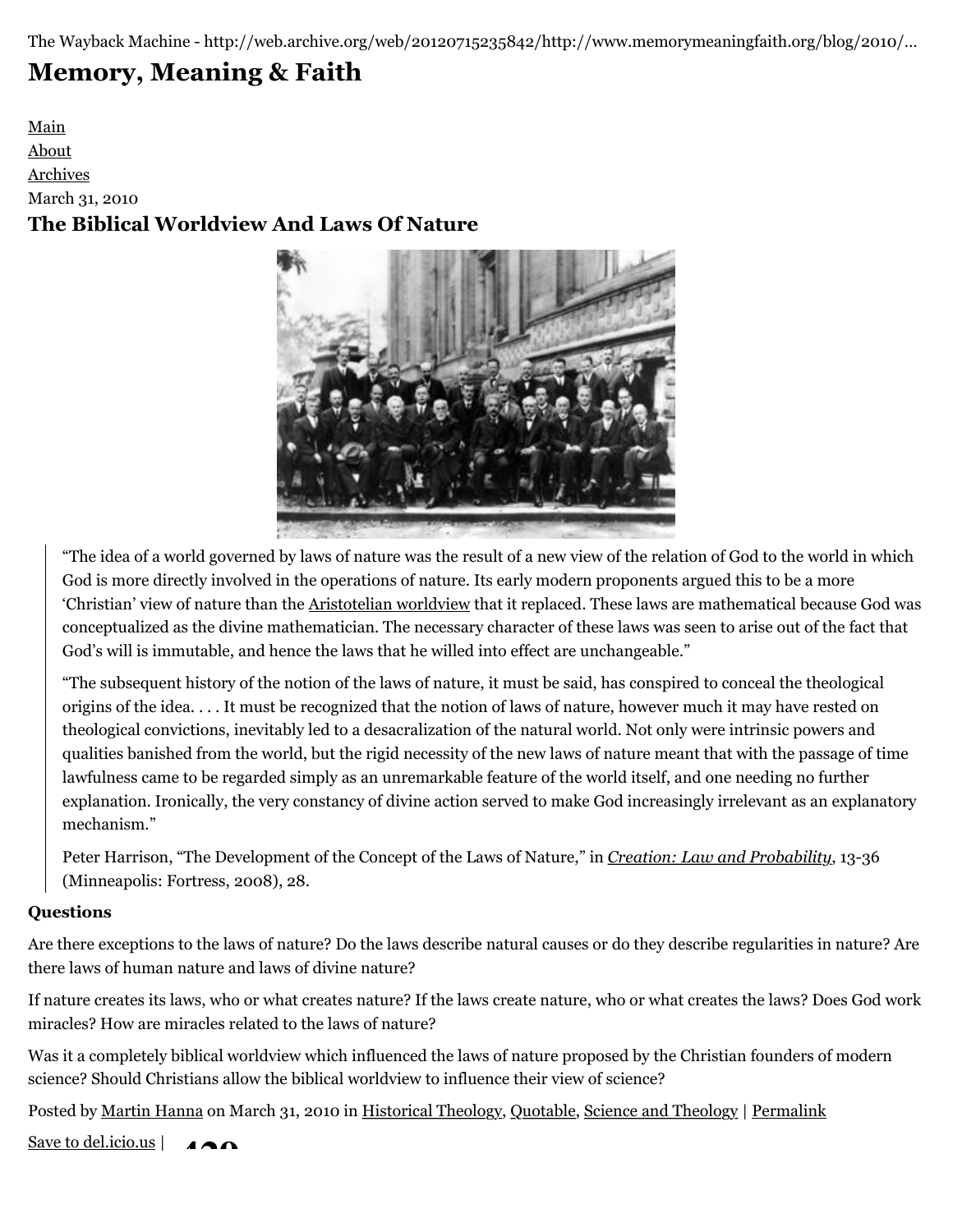#### **Comments**

You can follow this conversation by subscribing to the [comment feed](http://web.archive.org/web/20120715235842/http://www.memorymeaningfaith.org/blog/2010/03/the-biblical-worldview-and-laws-of-nature/comments/atom.xml) for this post.

Dr. Hanna, you're good at asking questions! I'm clearly not as good at answering them, but it did stimulate my thinking.

Laws denote design which means designer; there is a mind behind nature, something greater than nature. In my opinion, God is the Creator of nature and its laws. I wonder about this issue of if miracles are violation of the laws on nature... Is healing the body a violation of the natural laws if God is the cause instead of penicillin? Hmmm. I'm thinking this over. My thought is that miracles are not in fact violations of the laws of nature (especially if we understand the laws of nature to be the laws of their creator).

#### Posted by: Kessia Reyne | [March 31, 2010 at 08:59 AM](http://web.archive.org/web/20120715235842/http://www.memorymeaningfaith.org/blog/2010/03/the-biblical-worldview-and-laws-of-nature.html?cid=6a01287656f488970c0133ec5b5fbd970b#comment-6a01287656f488970c0133ec5b5fbd970b)

It has often struck me that scientists do not generally recognize the deep theological implications of their invocation of "laws of nature." It is a faith statement about the world and the way that it operates that is inherently unprovable, and was originally adopted based on theological commitments, as the statement above shows.

The question about "exceptions" is an interesting one. There cannot be an exception within the natural world of law-based cause and effect, or they would not be laws, they would merely be likelihoods.

I do believe that miracles are exceptions, in the sense that a result is produced that would not have occurred had the laws been left to operate without special intervention by God. God does not violate the laws, but I believe that he can suspend, or perhaps even reverse, their operation to accomplished some benevolent purpose.

I think it is unsafe to say that a miracle is not an exception to nature because God does it. This is to make God a part of nature, and we believe that God is beyond nature. Very interesting.

Posted by: [Nicholas Miller](http://web.archive.org/web/20120715235842/http://profile.typepad.com/npmiller) | [March 31, 2010 at 12:28 PM](http://web.archive.org/web/20120715235842/http://www.memorymeaningfaith.org/blog/2010/03/the-biblical-worldview-and-laws-of-nature.html?cid=6a01287656f488970c013110027042970c#comment-6a01287656f488970c013110027042970c) Thanks Keisha and Nick.

Whether one views miracles as violations of laws depends on how one defines miracles and laws. I propose that God when works through miracles he does not need to cease working through the laws of nature.

Does God have to suspend the function of penicillin in order to work a miracle to heal a bacterial infection in the body of someone who has been treated with penicillin? It seems to me that penicillin does not suspend the laws of nature when it naturally defeats a bacterial infection. Why then does God have to suspend laws in order to do what penicillin does?

It is important to emphasize that God is beyond the laws of nature and that some miracles are exceptions to the laws of nature in that they are not accomplished by these laws. I also agree that God can suspend or reverse the expected effect of the operation of a law without violating the law itself.

If I lift an axe head from the bottom of a river, I do not violate the operations of any laws. But I do reverse or suspend the expected effect of the operations of some laws of nature. These laws make it unexpected that an axe head would rise from the bottom of a river.

If I can raise an axe head without violating the operations of the laws of nature, surely God can. And he did! (See 2 Kings 6:1-7).

Let me be clear. I am not proposing that God cannot violate the operation of a law. He created the laws and he can abolish them. What I am proposing is that God is able to work miracles within the nature he created without violating the laws of nature which he also created.

#### Posted by: [Martin Hanna](http://web.archive.org/web/20120715235842/http://cosmicchristconnections.blogspot.com/) | [April 01, 2010 at 01:01 PM](http://web.archive.org/web/20120715235842/http://www.memorymeaningfaith.org/blog/2010/03/the-biblical-worldview-and-laws-of-nature.html?cid=6a01287656f488970c013110088c81970c#comment-6a01287656f488970c013110088c81970c)

This reminds me of a recent discussion on Laws vs Exceptions that the MA/PHd students had in Christian social ethics with Dr. Kis this past Wednesday. Most of my colleagues felt that exceptions even if allowed, should always be perceived as extraordinary exceptions and not be made into a complementary law- i.e. feticide to save the mother's life does not prove abortion is righteous, only sinfully necessary.

However, on thinking later, I think this boundary starts to break down in relation to God's actions. For divine law and justice is absolute (as He is)and forgiveness is an exception to justice (it pardons the transgressor). But with God, forgiveness is not a rare exception but so frequent an event, so pervasive and attitude and so aligned with His innate nature and will that forgiveness is itself also a divine law.

So, is God a paradox? Is His actions in the legal realm- justice and forgiveness, and in the natural realm- natural law and miracles truly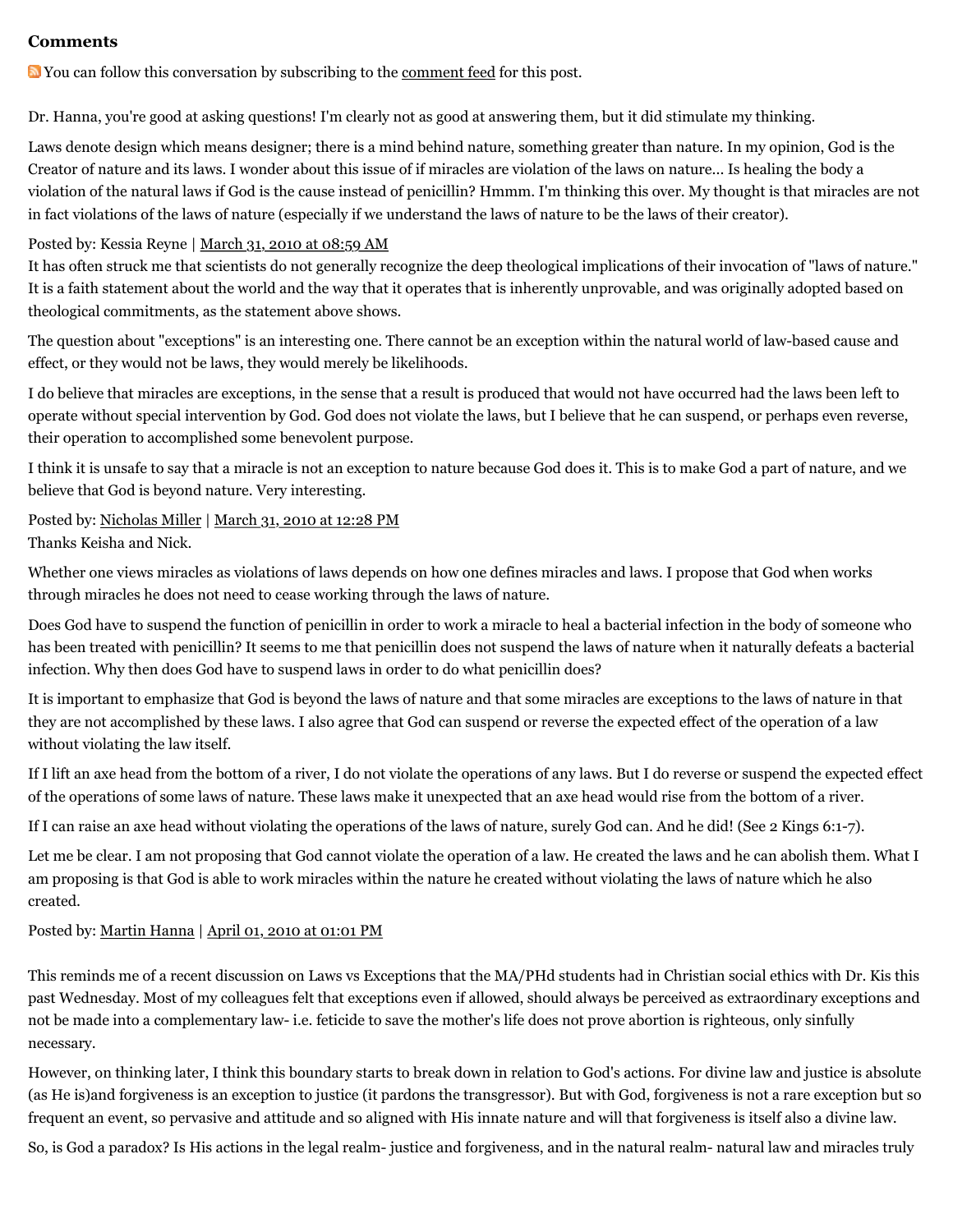#### paradoxical or are human constructs putting up a tension that isn't there?

may I propose? Perhaps forgiveness (or the forgiving compassion) is the underlying foundation from which justice springs, and miracles the underlying foundation from which natural law is created. So God is not making new exceptions in doing either action, but allowing us to see through the veneer of surface consistency to a deeper truth about reality. Behind the prescriptive laws lies an empathetic being. Behind the rigid regularity of natural law, absolute autonomy with integrity.

Creation and Redemption fits that.

#### Posted by: arlyn | [April 09, 2010 at 09:56 AM](http://web.archive.org/web/20120715235842/http://www.memorymeaningfaith.org/blog/2010/03/the-biblical-worldview-and-laws-of-nature.html?cid=6a01287656f488970c01347fc1dd1f970c#comment-6a01287656f488970c01347fc1dd1f970c)

This discussion appears to be hinged upon the idea of law. What is law? I would postulate that law exists only when human consciousness arises. It came into existence when humanity presumptuously chose to know for itself the truth that is God. In the creation all of the creation existed in complete dependence on God. When humanity was successfully lured to "know" good and evil they usurped the coordinating will of God over the creation and placed it under their control. So indeed they were like gods. Yet this deception revealed the entire responsibility that now God has placed upon humanity, the role of sustainment.

When God cast Adam and Eve out of Eden it was not a punishment, it was the consummation of their choice. God was the sustainer coordinator of all life and now man assumed that role. The Tree of Life was God's means by which to sustain man but now man chose to sustain himself.

Now if man chose to know good and evil he is now the judge of good and evil. In this role of judge he is must discern for himself the application of behavior within the parametric knowledge of good and evil. He must develop law.

So was God the keeper of the law or was the mind of God reality which is not by the discernment of man but by the reality and absolute expression of God? If God practices law then that would mean that God would have to choose whether to obey a law or not. God does not have the dilemma of choosing good or evil, life or death. He is good, He is life. Therefore God does not operate under law, law is the construct of man in order to design a rule of behavior that will sustain life.

So what about the rest of creation? The rest of creation now too suffers under the consequences of man's actions. Now no longer sustained by God directly the creation experiences entropy. If not for its robust design by a creator who before the foundation of the world designed the means by which the creation could find the truth that He is the source of life then all life would have no hope and all would be lost. What now has the creation become but antagonistic not only to God but to itself and in the end will devour itself. Although we may find the creator's hand in the marvelous design of the creation we also see all too clearly the creation in the losing struggle to sustain it.

So are miracles exceptions to natural law? I would say that miracles are moments that reveal the truth of God, that He is the sustainer of life. When the divine comes into contact with His creation, what was dead or dying comes to life. We call it an exception because it does not fit our law or our capability to sustain. But a miracle is that which exhibits the original creation that even for an instance in time reveals the glory of the cross, Christ expressing His connection and trust in the Father by reciting the first line of the 22nd Psalm.

In relation to science the law is just as limited as man's ability to sustain itself. Science is founded on laws created by man. Like mathematical axioms they are based on human presupposition not divine ordination. If science or any other discipline is founded on human axiom it is flawed from the beginning. Yet again I find that the mind of man is incapable of discerning law which is his lot to make. Only by the Mind of Christ can anything be known and now only enigmatically. If it is His work being manifest in our lives then is it by law, or is it by Grace?

### Posted by: David de la Vega | [April 09, 2010 at 08:07 PM](http://web.archive.org/web/20120715235842/http://www.memorymeaningfaith.org/blog/2010/03/the-biblical-worldview-and-laws-of-nature.html?cid=6a01287656f488970c01347fc491e6970c#comment-6a01287656f488970c01347fc491e6970c)

I like your phrase, "law exists only when human consciousness arises". Law is a human construct, an incomplete model of what is real.

"It came into existence when humanity presumptuously chose to know for itself the truth that is God." Why do you pose this sentence in a slightly negative tone? EGW seems to indicate that God desired his creatures to know him and spent precious time every evening with them, telling them about himself and the origins of sin that started in heaven. Did you mean that man was presumptuous in the method undertaken to obtain this knowledge, the sinful method of eating the forbidden fruit as a shortcut suggested by the snake?

Will you also explain how the miracle of the shriveled or dead fig tree that Jesus cursed fits into your paradigm? It goes against the general trend of "what was dead or dying comes to life".

Thanks for your thoughts on this.

Posted by: arlyn drew | [April 16, 2010 at 11:31 PM](http://web.archive.org/web/20120715235842/http://www.memorymeaningfaith.org/blog/2010/03/the-biblical-worldview-and-laws-of-nature.html?cid=6a01287656f488970c0133ecbe935e970b#comment-6a01287656f488970c0133ecbe935e970b)